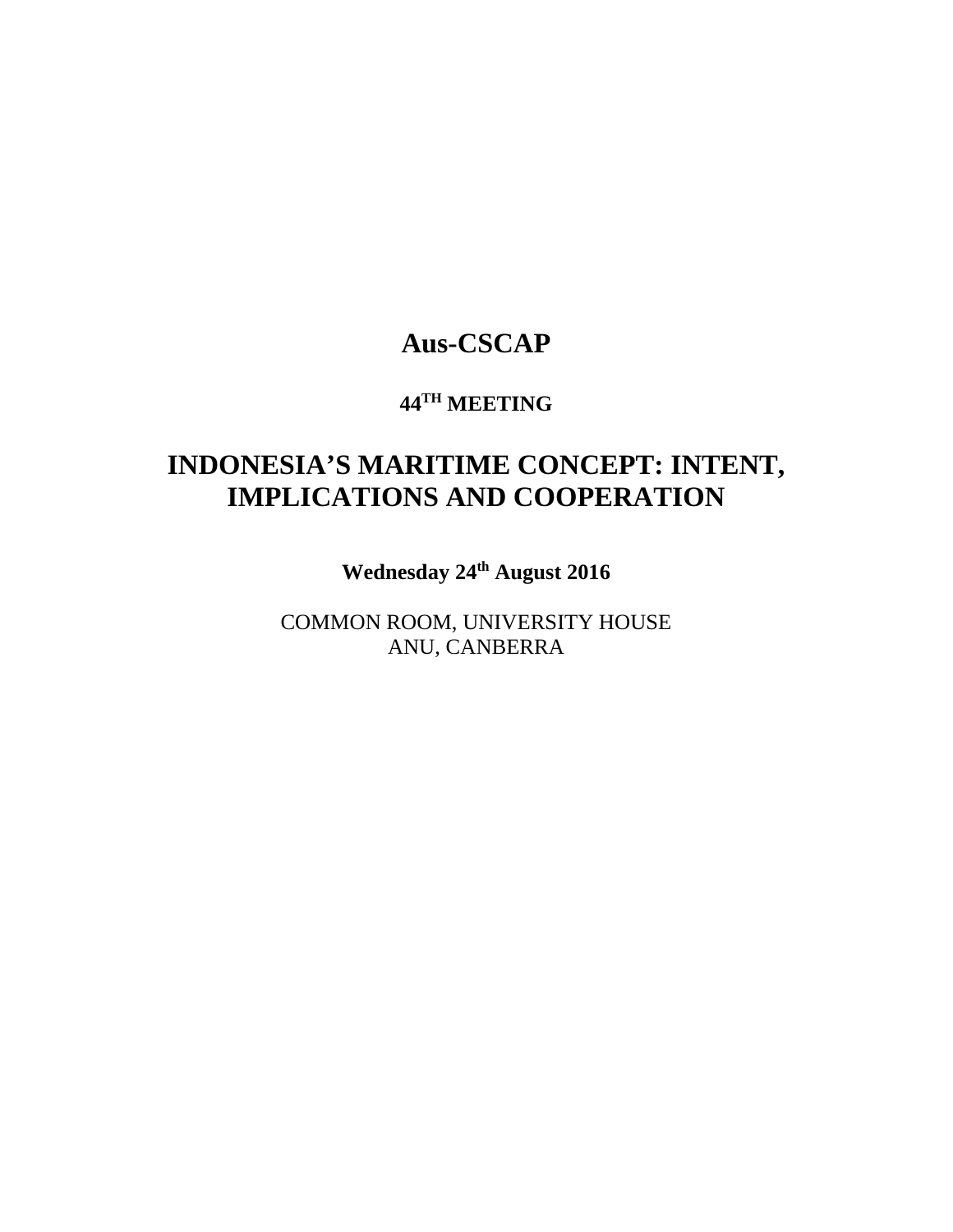### **SESSION 1 THE ORIGIN AND INTENT OF INDONESIA'S MARITIME FULCRUM**

The 44th meeting of AusCSCAP was held at University House in Canberra on Wednesday, 24 August 2104. Three eminent policy analysts from Indonesia's Centre for Strategic and International Studies (CSIS) and CSCAP were invited to discuss the theme - Indonesia's Maritime Fulcrum and Related Regional Maritime Initiatives - Pak Jusuf Wanandi; Dr Philips Vermonte, and Dr Vidhyandika Perkasa.

The meeting opened with the Co-chair, Professor Tony Milner, introducing Mr Richard Smith to the members present. Professor Milner explained the comprehensive search that had been undertaken to identify an appropriate person to replace the founding Co-chair, Professor Desmond Ball, who was withdrawing on health grounds. Mr Ric. Smith, former Secretary of Defence and senior DFAT Ambassador, had generously agreed to the nomination, and he was unanimously endorsed as the new Cochair. Mr Smith made a short statement accepting the appointment.

Professor Milner acknowledged the extraordinary contribution that Professor Ball, as founding Chair, had made to AusCSCAP, and asked that this be recorded in the report of the meeting.

Professor Milner then opened the debate, asking our Indonesian guests to comment on the background and intent of Indonesia's maritime doctrine -

- President Jokowi first introduced the Global Maritime Fulcrum (GMF) as part of his foreign policy doctrine during his Presidential campaign in 2014, and it has since been integrated into the mainstream debate in Indonesia.
- The primary purpose of the GMF is to reassert Indonesia's maritime identity, and in so doing, to advance political/economic development within the country.
- Five key pillars of action have been identified:
	- o rebuilding the nation's maritime culture;
	- o managing sea resources;
	- o infrastructure and maritime interconnectivity;
	- o maritime diplomacy to resolve conflicts over illegal fishing, conflicting claims of sovereignty, pollution, and territorial disputes, and
	- o maritime defence combining the Coast Guard and Navy.
- It was noted that progress on implementation of the GMF has been slow, and while President Jokowi is viewing it as a 5-year program, it really requires a much longer time frame to implement.
- It was thought that Indonesia needs to find a new doctrine to project strategic interests beyond ASEAN, and the GMF could be such a mechanism. But challenges abound
	- o bureaucratic competition undermining internal coordination;
	- o relatively poor economic performance of the nation, making it difficult to increase investment in defence, particularly the Navy;
	- o internal confusion particularly with regards to roles of responsibility for example the overlap between the roles of Minister of Maritime Affairs and the National Maritime Council, and
	- o no clear mandate for law enforcement agencies when it comes to the marine domain.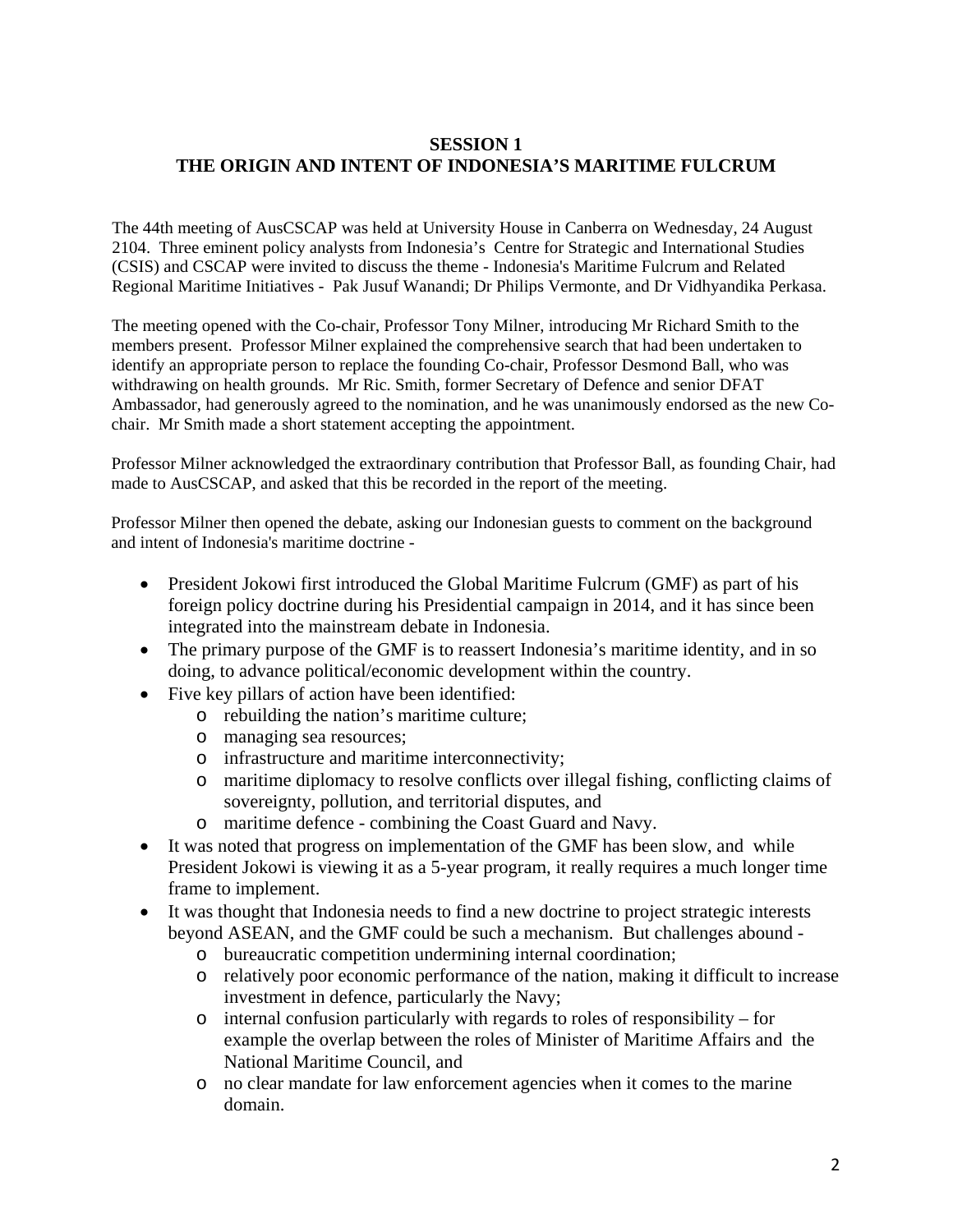Furthermore, Great Power rivalries in the region act as a constraint on how GMF policies are pursued. To date, Jokowi has focused on land-based development, and has done little in the maritime area in the past two years. It was thought that unless Jokowi demonstrates strong leadership, and ensures adequate resources, there would be no major development in the maritime space over the next five years.

Another participant mentioned additional challenges -

- o uncertainty around what 'rebuilding maritime culture' actually means;
- o Jokowi expressed interest in increasing the capacity of local people, but has not outlined how this could be achieved. For example, the port infrastructure development that was part of the GMF (and financed by China under its OBOR policy-see below), was not partnered to domestic economic development policies;
- o difficulties with budget allocation, and
- o personalities of leadership Jokowi may need to change the leadership of certain Ministries in order to enable change.

The question was raised as to recent action by Indonesia to enforce fishing rights in Indonesian waters by destroying foreign fishing vessels. This action was defended by -

• the destruction of vessels sent a strong signal to the region, and the action was popular with the Indonesian population, who resented foreign incursions and loss of fish stocks. But it was noted that action should be equally applied to all foreign fishing boats (note Chinese vessels have not been destroyed, but detained), and tension arises from those Ministers who want to accommodate China, and those who want to take a stand on maritime violations.

Attention turned to the impact of the GMF on Indonesia's regional leadership role. Some felt that cooperation in Southeast Asia (SEA) was focused primarily on mainland countries rather than maritime ones. It was felt that the maritime countries of SEA (Indonesia, the Philippines, Brunei and Singapore needed to ensure that their maritime domains were regarded equally as important as land, and ASEAN could provide an appropriate venue for Indonesia to project leadership on maritime issues. One commentator stated that in his opinion, the ASEAN experiment was broken, and the emerging split between maritime ASEAN and continental ASEAN, was irrevocable. Another participant felt that if Indonesia established itself as a regional leader, this will create tension with other nations in the region.

On the issue of the GMF as a defence pillar for Indonesia, one participant noted that the Defence Minister would need to be replaced if Jokowi is going to advance GMF policies. At the moment, almost all of Jokowi's close confidants were Army men, and the Navy had little advocacy at that level. The prospect of developing the Navy to match GMF objectives was slim given the lack of interest from Jokowi and the army-centric defence posture. Furthermore, there was an inherent conflict between two objectives: (1) settling border disputes; and (2) maintaining territorial integrity. Indonesia needed a coherent policy towards China to strike a balance between these two objectives, but internal divisions within Indonesia make it difficult to generate a single approach. Another factor included increased domestic tension because of a growing Chinese population inside Indonesia, some as a result of direct foreign investment in the country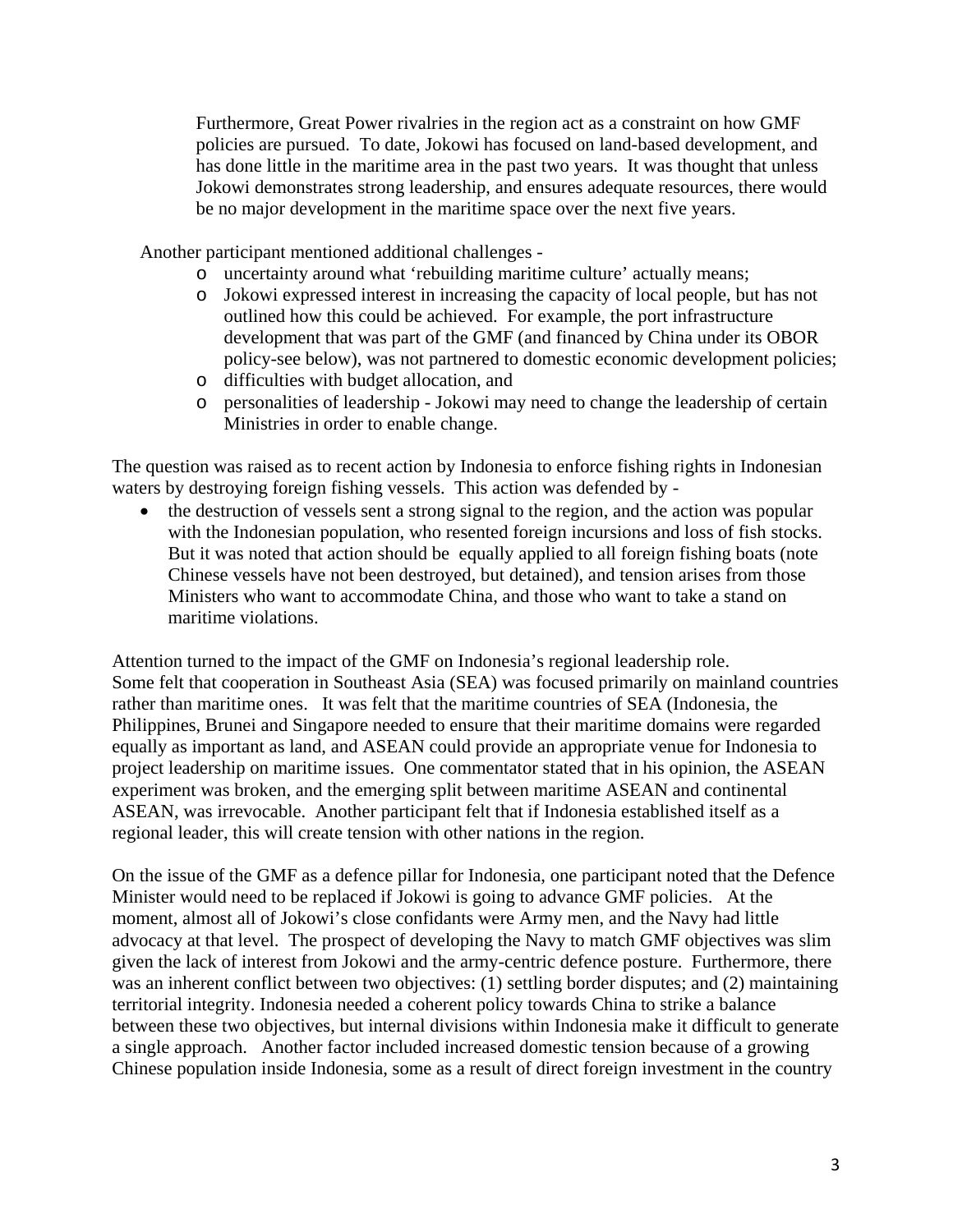One commentator felt that Indonesia's Army-centric defence posture made sense given that the Indonesian leadership perceived domestic challenges and national unity as the most significant threat to the nation.

Debate then focused on Indonesia's relationship with China. It was noted that the President has to demonstrate (before re-election in 2019) that he has been successful in infrastructure development, which requires support and investment from China, yet his nationalistic policies mean he needs to be assertive against China. The GMF requires long-term thinking. On the issue of the Permanent Court of Arbitration's ruling on the Nine-dash Line, this was seen as an opening for Indonesia for rejecting Beijing's claim to disputed territory in Indonesia's waters (ie. the Natuna Islands NW of Kalimantan).

In summary, it was stated that maritime issues cut across all sections of Indonesian society. While this makes maritime policies relatable to all Indonesians, the prospect of creating a coherent domestic approach before the next Presidential election in 2019 was slim. The GMF was shaping up as a domestically-oriented doctrine, because Jokowi was not thinking in the long-term. He saw the GMF as part of his legacy, but it would take some time before it can become a concrete idea.

The chair concluded the session with the comment that the GMF had a sensible domestic perspective. If the doctrine leads to better management of waterways internal to Indonesia, this will be a significant development for the country's governance and transparency.

## **SESSION 2 HOW DOES GMF FIT WITH OTHER MAJOR MARITIME INITIATIVES IN THE REGION?**

The several issues listed in the agenda under this session were discussed together, with Ric Smith chairing.

There were very significant shifts in the Asia Pacific such that -

- o the unprecedented population/economic growth in Indonesia was projected to continue to such an extent that by 2050 it could be the world's fifth largest country and fifth largest economy;
- o at this point however, it was China that was causing a shift in the order of the Asia Pacific;
- Australia and Indonesia had benefited from the U.S.-led 'rules-based order', but both countries must now adapt to the changing geostrategic environment.

In the past, it has been beneficial for Australia to have an Indonesia that had a weak maritime presence. The changing geostrategic environment meant that Australia was now more interested in Indonesia strengthening its maritime presence. It needs to have this capacity to withstand the growing power of China (and to provide a buffer across Australia's maritime approaches). One participant noted that it is very important to Australia that Indonesia remain independent of China, because of Australia's vulnerable northern approaches. Another comment raised the issue of our need to be realistic about what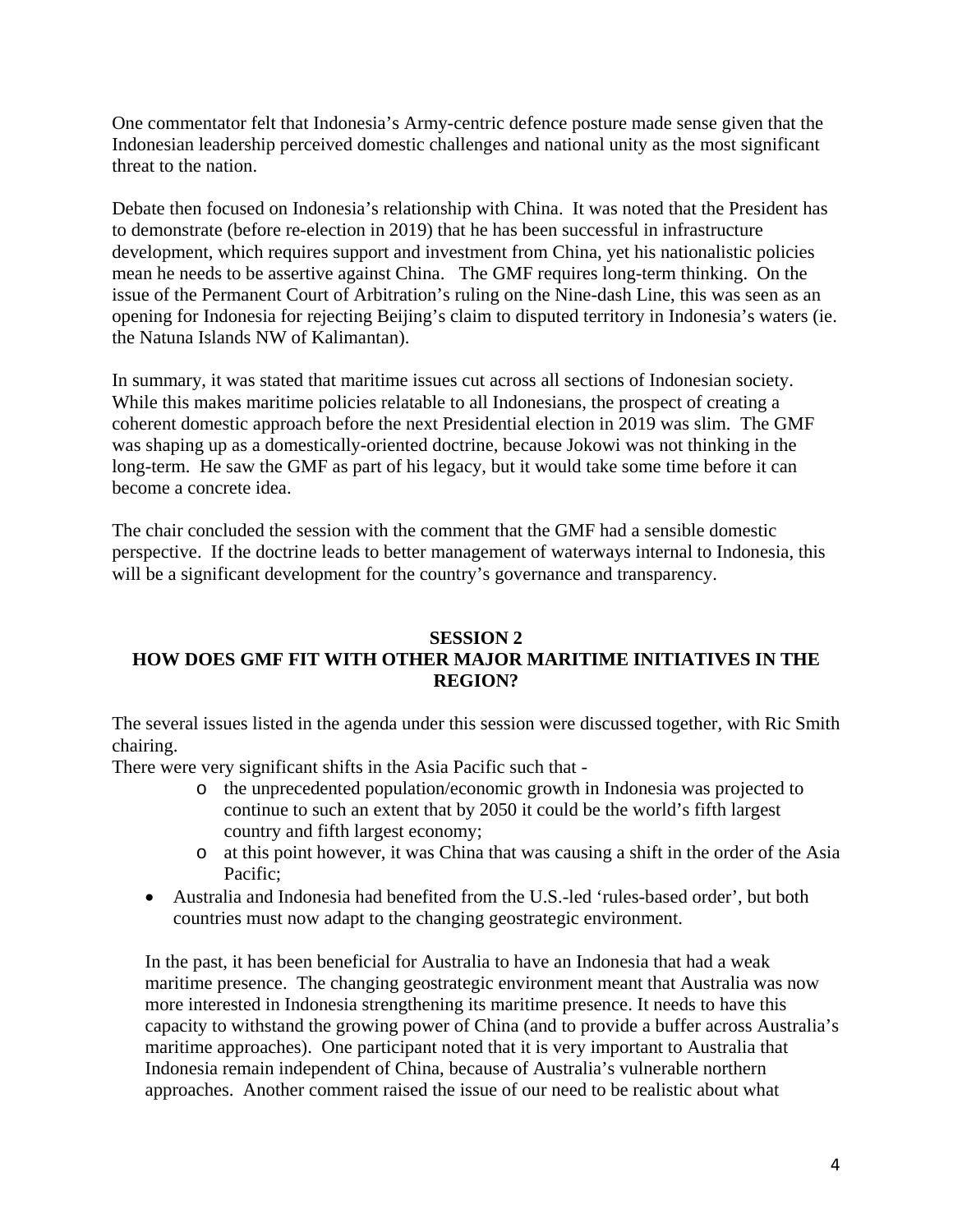ASEAN can achieve, especially given weaknesses in its solidarity of late. Others felt that progress has been made with ASEAN - for example the forum has created shared points on importance of international law, notwithstanding that the Permanent Court of Arbitration (PCA) ruling had set a 'game changer' because it nullifies all claims, not just China's. One participant felt that the Scarborough Shoal, in the EEZ of the Philippines, was a critical development - it created new implications about potential for escalation to conflict, and China's intention to rapidly construct military infrastructure on the Shoals (well within range of the US Clarke Airforce base and Subic Bay on Luzon), was a purposeful provocation by China. There was a dangerous window of opportunity for China to militarize the Shoals following the G20 meeting and Obama's exit, and of course the outcome of the US Presidential elections will show how the U.S. might respond to these developments. Others commented that the ambiguity surrounding the PCA ruling left uncertainty. How China reacted to the PCA has much broader significance than just the South China Sea (SCS). To date, media reports claim that China will ignore the Court's ruling, but on the other hand, China has promised that it will cooperate in joint (ie. bilateral) negotiations – one Indonesian participant felt that there was hope for a binding agreement. Another commented that the PCA is a strategic issue for China - the ruling does not provide a face-saving mechanism, and this means that China is likely to continue rejecting the arbitration.

One commentator reminded us that while China was a growing regional power with global ambitions, there was still a major power imbalance between the PLA Navy and the U.S. Navy. The gap was closing, but China is still far behind the U.S in capacity at sea. It knows this, and that will temper any response. Escalation in tensions was obvious, notwithstanding weak leadership by Obama, but the US alliance system was critical to nonproliferation in the region.

Another participant commented that while the Nine-dash Line may represent a lack of hindsight by the Chinese, we now need to think about how all of the claimant states view the dispute, not just China. While it is a positive development that China has indicated that it will re-engage with the Declaration of the Code of Conduct (COC) process, the US needs to consider China's second-strike capability (ie. its land-based nuclear weapons) apart from its maritime capabilities. Another commentator suggested that China was waiting for the Philippines to provide some concession to China as a face-saving measure. He felt that while China is unlikely to take control of Scarborough Shoal because it would not meet any specific policy objectives, it may be forced into a position where it must respond strongly because of domestic and political constraints. Another felt that China's assertive SCS policies are only one element of China's foreign policy, noting that Beijing's foreign policy also has elements of cooperation. The assumption that activities in the SCS represent all of China's foreign policy may lead to miscalculation, and an escalation in rivalries. Solely focusing on the SCS means that many other important facets of China's policy were ignored. This brought the comment that China's militarization of disputed territories is a game changer - U.S. policies therefore need to become not about protecting the status quo, but about reacting to a change of status quo. Another noted that China was changing the status quo to make the nation more secure after a century and more of reduced status and humiliation. This might be destabilizing from our perspective, but we must bear in mind that this is our perspective - China's perspective must also be considered. If China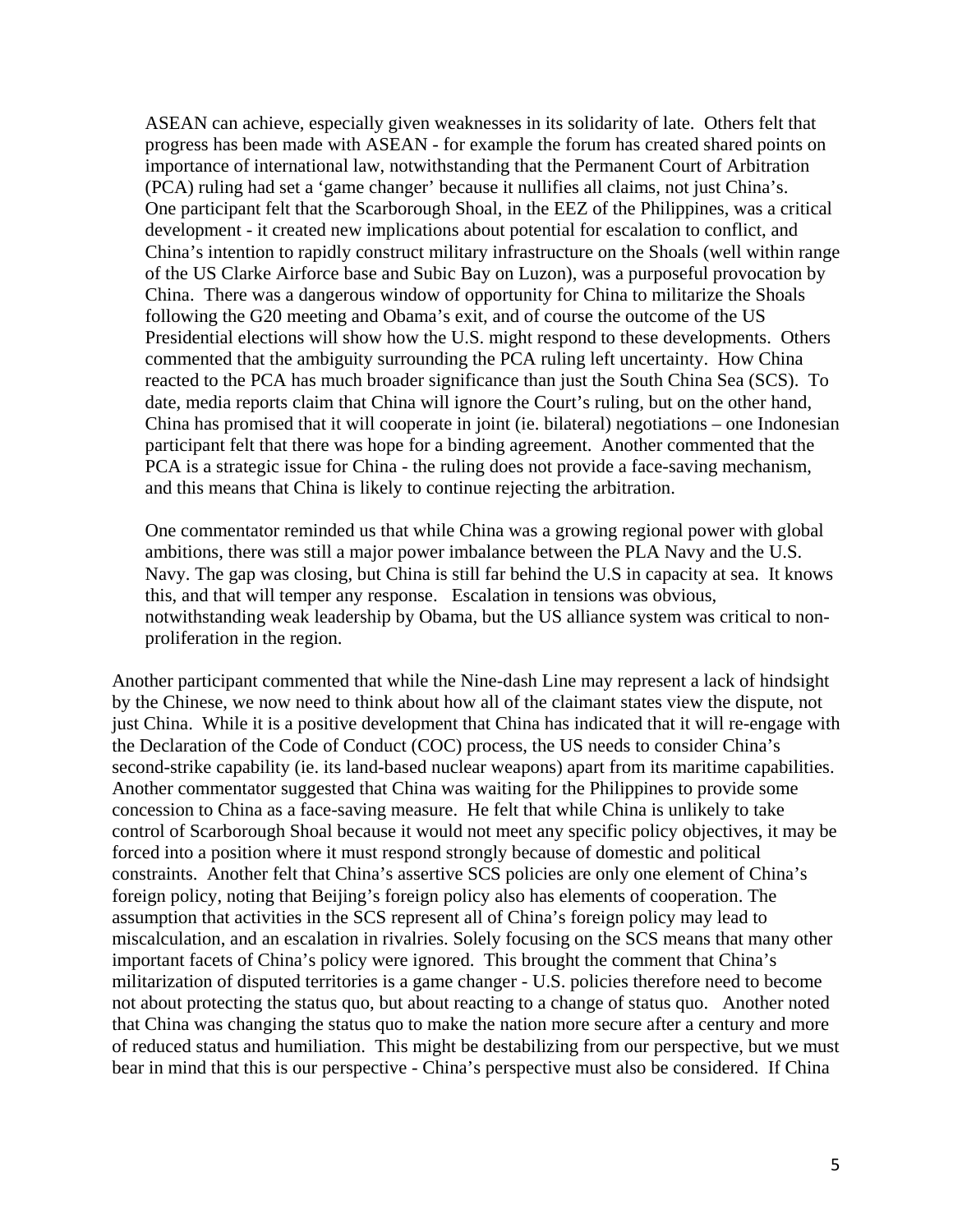rejects the PCA ruling by unilaterally declaring an area of sea and air control, it will further erode its lost legitimacy to its claims.

Attention turned to the '**One Belt One Road, and Maritime Silk Road** policy of China.

Objectives with the One Belt Road (OBR) were seen as –

.

economic power projection, an encirclement of Russia, energy and resource assurance by China, a means to exclude the U.S. from Central Asia, and a policy to divert attention from the Trans Pacific partnership (TPP). It was noted that other major powers like India and Japan have their own ambitions for the region.

A participant asked could the GMF be integrated with the OBOR policy? The response included reference to the heavy investment across the region from the Chinese Government. The OBOR was seen as basically a repackaging of something that has been around for some time, and it fulfils domestic and international objectives by contributing to both domestic and regional development. It also represents an important geopolitical development. China is developing its regional influence and excluding the U.S. The Asian Infrastructure Investment bank (AIIB) was discussed, including the possibility of competition between regional infrastructural banks and an overlapping of jurisdictions. One participant noted that Japanese business groups see the AIIB as an important initiative, and China is actively seeking Japanese involvement with the bank – if only because of its experience with the Asian Development Bank (ADB). While the OBOR policy will result in a growth in Chinese influence, it will also help the rise of other states in Asia. At the same time, coercive elements of China's foreign policy limit China's influence, because countries are pushed towards the U.S. The issue was raised of the U.S.-China-Russia triangle – and which two actors are aligning against the other?

This led to the comment that China was very reliant on Russia for military capabilities, raising a resurgence of the use of the term 'heartland' in Russia. Australia needed to understand the Russians more - they have serious disruptive capacity in Europe and Central Asia. Another commentator noted our need to remember the fourth player: Japan. China's rhetoric about Japan is very zero-sum at the moment. Our Indonesian guests pointed out that Indonesian-Japanese ties are positive, but this drew the comment that there was also decreasing interaction between Japan and Indonesia – and this is a result of Japanese inactivity.

It was noted that China's OBOR and maritime silk-road policies are very much economically driven, especially energy security which was a critical issue for China. The U.S. and allies control 80% of the world's shipping - this makes China highly vulnerable, and why China is pursuing land-based pipeline projects.

Our Indonesian guests pointed out that the stability of Indonesian-Chinese relations is dependent on the regime in China. A future democratic China may undermine stability in their relationship. Another comment mentioned that India is attracted by Chinese investment, but has major concerns about Beijing's strategic behaviour, especially the development of overland pathways through Myanmar and Pakistan, and increasing ties between China and Pakistan. Another noted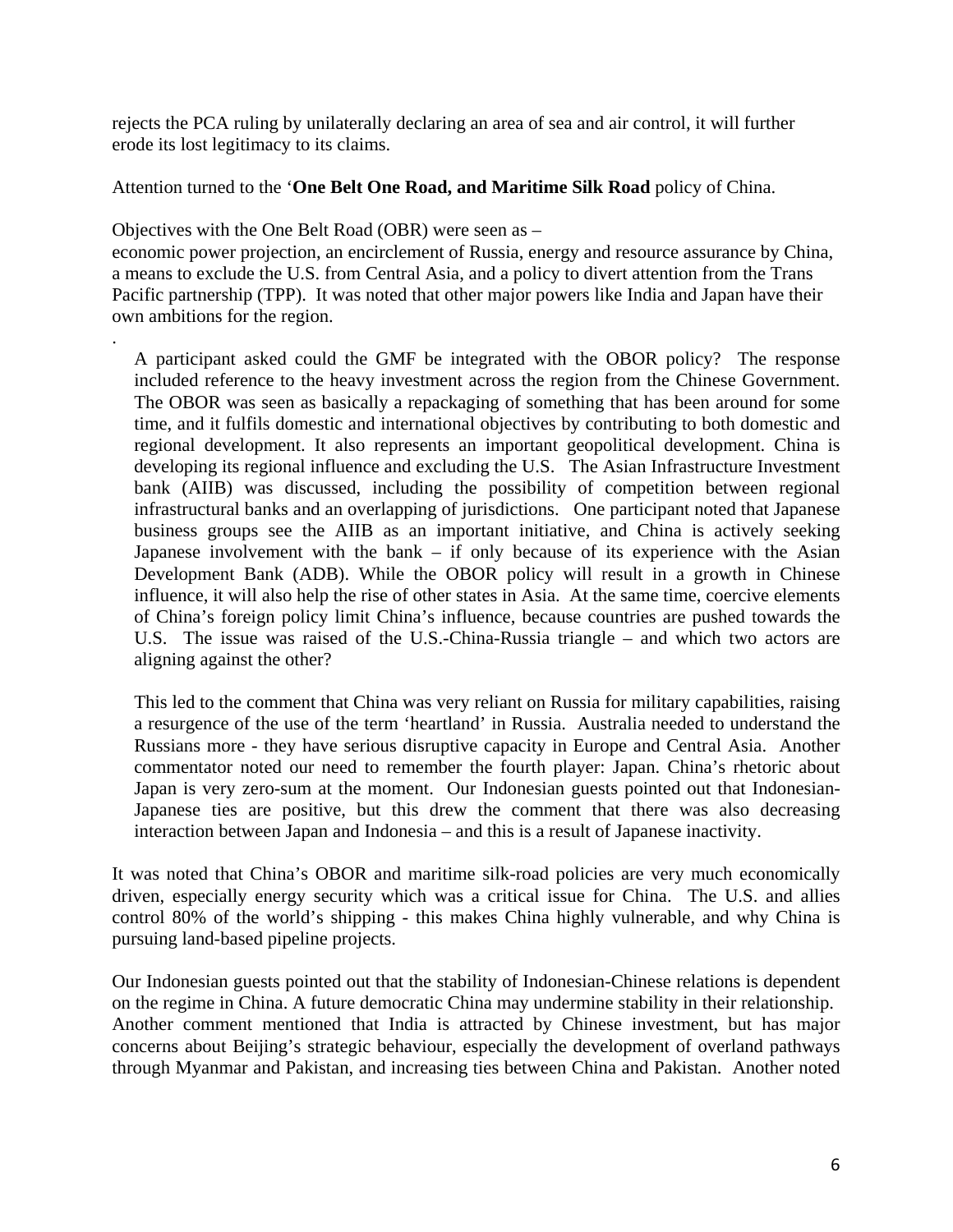that Chinese-Sri Lankan relations had been personality-based, and the ousting of President Rajapaksa (possibly with assistance from Delhi) undermined Beijing's ties with Sri Lanka. An Indonesian guest noted that investment by Indonesia in India/Pakistan (and vice versa) is very limited, because India's investment policy makes China a more attractive trade partner for Indonesia. The possible intention of Indian-Japanese close ties, as serving to contain China, was noted.

Attention turned to the U.S. role in the Asia Pacific. The perspective that matters the most is that of a possible President Hilary Clinton (now of course ruled out). She envisages an active U.S. in the region, with both economic and military elements. The goal of TPP – so one participant commented - is to set rules for the region, not to contain China. If TPP doesn't pass, Clinton is likely to arrange a free trade agreement. Part of the rebalance process is to socialize China to U.S. concerns in the region, and the U.S. pivot should not be viewed as a threat to China or anyone else in the region. The U.S. does not intend to force Australia/Indonesia into choosing between U.S./China. (Editorial note- the advent of President-elect Trump raises major uncertainty regarding these issues).

The Indonesian guests – it should be highlighted - noted that President Obama oversaw a gradual withdrawal of the U.S. from the Asia Pacific, and the Indonesian Government is unsure whether this will change under Clinton. The U.S. needs to treat Indonesia and other SEA countries in their own right, not in relation to their China policy. The future of the region is still dependent on the relationship between U.S. and China. The US defence presence has been felt; but diplomatic and development initiatives have been lacking.

An Indonesian guest noted a decline of U.S. interest in SEA because of U.S. strategic interests in the Middle East. The U.S. is therefore unlikely to confront China. Some Indonesians believe that U.S. interest in the Asia Pacific is symbolic only, and there is very little hope that U.S. ties with the region will become more meaningful. Another observer said that the U.S. has been successful in facilitating increased linkages between U.S. allies and partners in the region, as a hedge against China. The U.S. pivot aims at becoming a presence that isn't noticed, but is a source for stability in the region. There was deep regret that Obama had not committed more attention to Indonesia, but the Obama Administration did not want to emphasise the non-American elements of Obama's character. There was some optimism about the balance going forward.

### **SESSION 3 AN AXIS FOR ENHANCED AUSTRALIA/INDONESIA/ASEAN COOPERATION**

#### CURRENT INDONESIAN-AUSTRALIAN RELATIONS

The Co-chair noted that Australia takes a view of Indonesia that is independent of U.S. interests. While one participant noted that the U.S. may understand Indonesia better, than Australia, Australia has more interest in using that knowledge. Indonesians, according to a recent survey are more open to Australia than Australians are to Indonesia, and there is a need to expand Australian-Indonesian relations. One commentator noted that a survey of Indonesian public opinion showed that of all nations favourable to Indonesia, Malaysia and Australia were the two considered 'least favourable'. Indonesian attitudes towards Australia are related to specific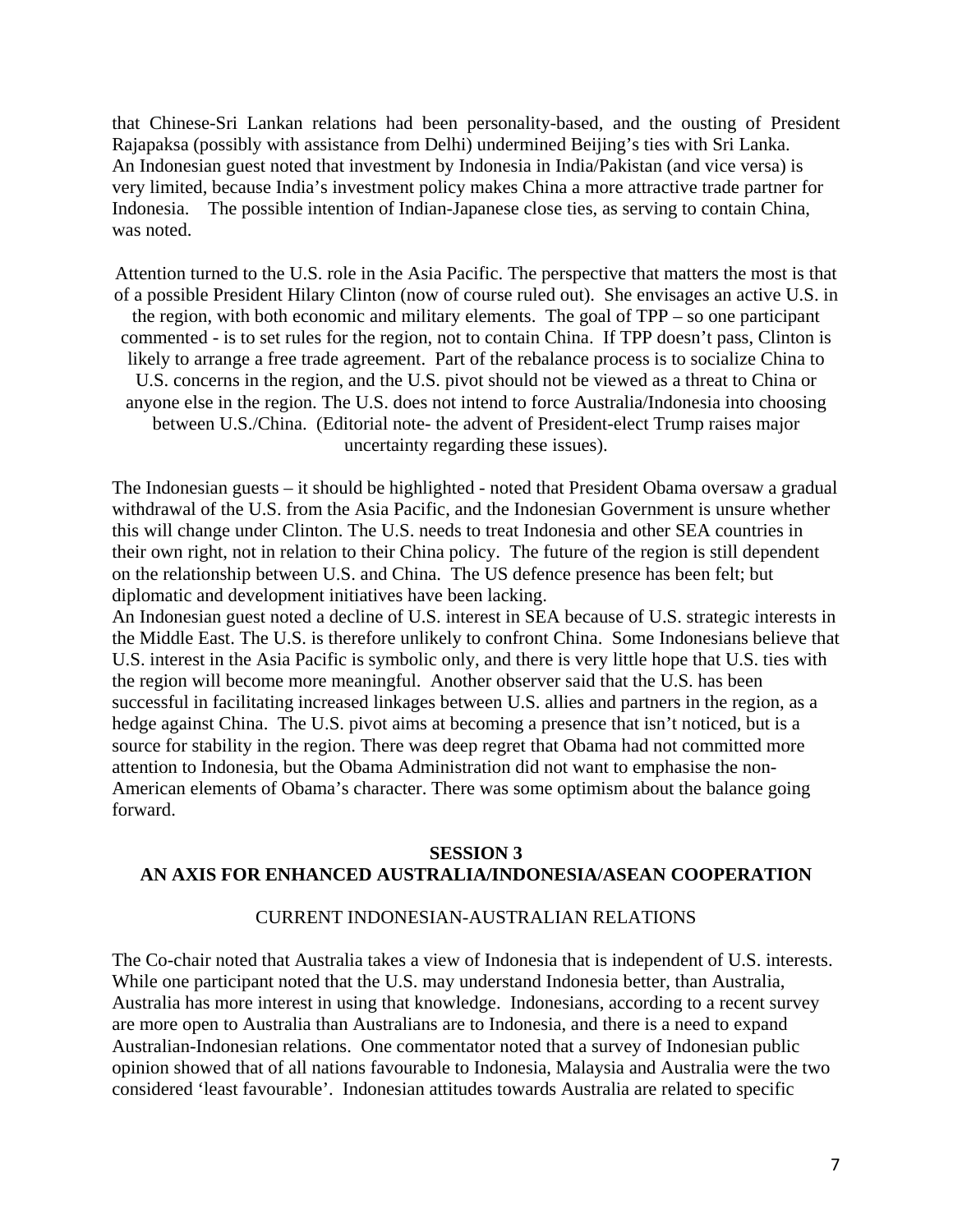contexts at certain times. For example, USAID is more popular in Indonesia than AUSAID, despite the latter providing more support. Australia should be more vocal about what assistance it provides Indonesia. The Bali Process has not been expanded because there is little trust between leaders.

Another opinion was that Australia's new amphibious ships (LHDs) are the most important capability for working alongside Indonesia. Another commented that Australia needs to strengthen its relationship with Indonesia if it wants to slow down China's expansion of power in the region. Australia and Indonesia need to develop their interoperability. Our Indonesian guests suggested that some actions that Canberra and Jakarta could pursue if the U.S. withdraws further from Asia included:

use ASEAN as a vehicle for cooperation;

- expand the activities that ASEAN undertakes; and
- build on the historical experience of bilateral Australian-Indonesian cooperation. They felt that the Bali Process is a good mechanism to promote cooperation between Indonesia and Australia. It could be expanded to include more issues.

Other suggested that we need to think more broadly about how we view Indonesia (and China), and not only in a one dimensional concept with military responses as the only way to respond to crises. There are many communities beyond universities, e.g. public communities and business communities, and these add greater dimension to the relationship. Another participant commented that there should be a forum that discusses different models for ocean management. Australia has some expertise it can share:

- o In the Indonesian maritime domain, or the SCS, Australia could contribute knowledge about maritime multiple-use conflicts.
- o Australia has good coordinating bodies around maritime surveillance and enforcement.
- Australia and Indonesia must be able to demonstrate that they can cooperate on the sensitive issue of refugees. Migration was a contentious issue, because it affects Indonesia as much as it does Australia, but Australia sees it as a problem stemming from Indonesia, the source of many illegal boat-arrivals. Australia could do better on peoplesmuggling issues –it was in both Australia and Indonesia's interests to do something about this.
- The Bali Process could include a disaster cooperation body so that Australia and Indonesia could take the lead on disaster recovery throughout Southeast Asia. Several participants felt that Australia is unlikely to face a conventional threat from the north, and Australia and Indonesia hence should focus on building interoperability for responses to major natural disasters.

### PROPOSAL FOR NEW FORUM

A proposal for a new forum came forward - MANIS According to the proponent, ASEAN has run out of momentum – there is an inability to build consensus. A proposed Manis Forum of Malaysia, Indonesia, NZ, Singapore and Australia could be Track 2 or 1.5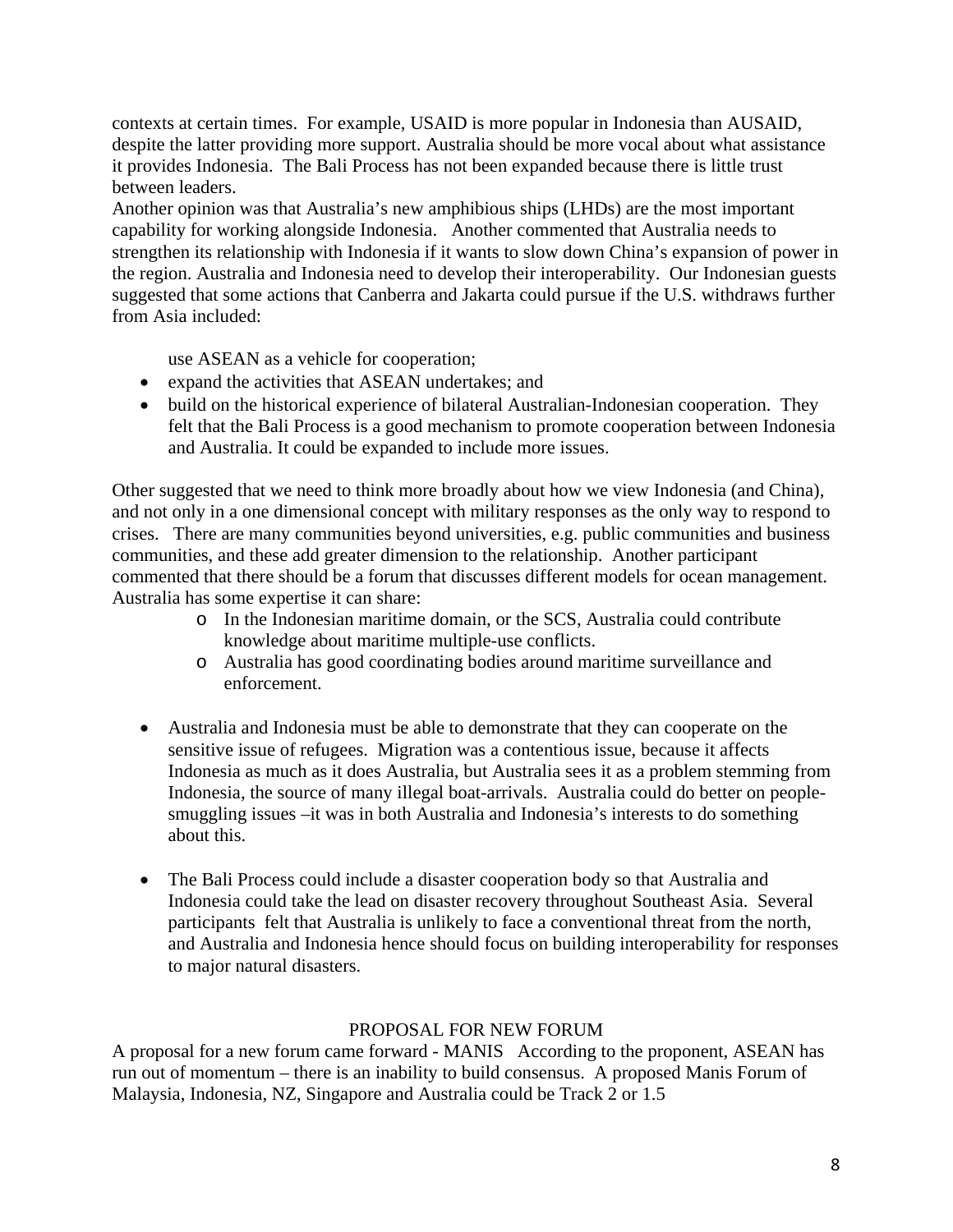- o Forum would focus on issues that directly affect the 5 parties:
	- Climate Change
	- $\blacksquare$  Fisheries
	- **Refugees**
	- $\blacksquare$  Illegal trafficking
	- Natural disasters
	- *Not* SCS
- o It could involve representatives from police, immigration, legal, environmental, financial and intelligence bodies.
- o It would require institutional backing. Probably not Indonesian foreign affairs because they are overstretched. Could be via Defence or Border Security.
- o The organization would be more likely to build a consensus on issues because membership is limited, and the contentious issue of SCS would be excluded from the agenda.
- o Would not be contentious from China's perspective. Great power politics would not block the advancement of the forum.
- o Indonesian dominance could deter Malaysia and Singapore from joining.
- o NZ could have a key role.
- o Could begin informally and develop from there.

Debate around the MANIS idea followed. Some felt that the grouping had the potential to be overrun by bureaucratic problems. It could begin as a forum for concerned citizens, and could later become political.

Others supported the idea of 'cautious testing'. It should not be led by Australia because of previous track record. Indonesia ought to take the lead on this initiative because of its strategic geopolitical position as the pivot between two oceans. There was a risk that te Manis initiative would just be an addition to the alphabet soup of the region.

- EAS is the most important forum looking to the future.
- There is an issue with organizations like CSCAP being too academic and not producing actual change.
- The Manis initiative might work if there was a trial, and it was not initiated by Australia.
- Should have a specifically maritime focus.

The proposed forum could begin by identifying common risks and shared vulnerabilities.

- There is scope for cooperative endeavours, particularly regarding natural disasters.
- The Manis initiative could include standing groups that do operational exercises together. This would partner discussions with real action.
- CSCAP has the advantage of engaging in debate with people from the relevant region and in the relevant region. It also helps Australia to understand its role in the region.

The debate suggested that the MANIS proposal be further discussed with Indonesia, as a potential major player in the initiative.